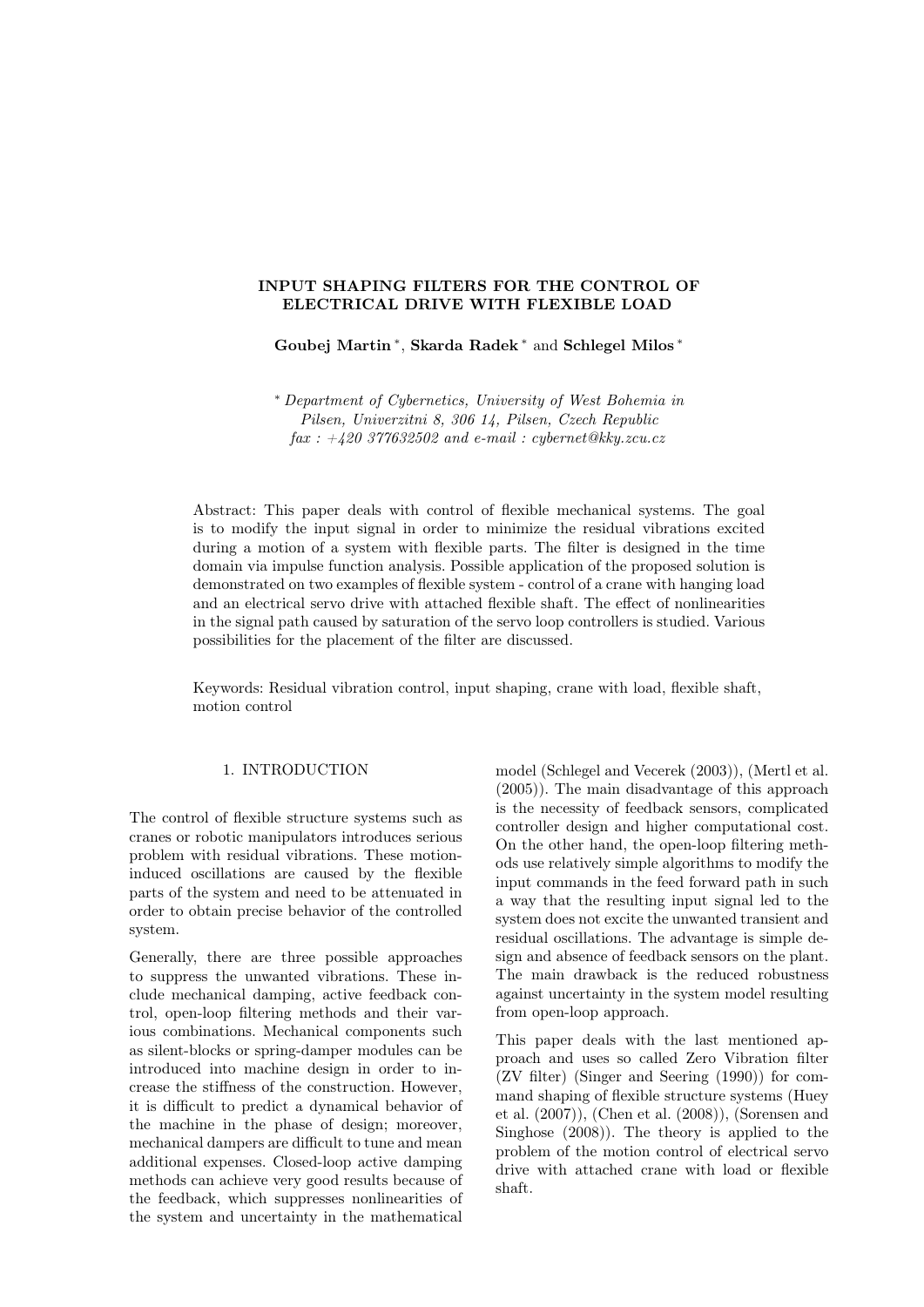#### 2. INPUT SHAPING FILTER DESIGN

A general n-pulse input shaping filter can be described in the form of impulse function:

$$
IS(t) = \sum_{i=1}^{n} A_i \delta(t - t_i), 0 \leq t_1 < t_{i+1}, A_i \neq 0 \tag{1}
$$

Where  $A_i$  means amplitude of the i-th pulse and  $\delta$  is dirac function with  $t_i$  time shift

Response of the shaper in time domain can be determined by convolution with continuous input signal:

$$
v(t) = \int_{-\infty}^{\infty} h(\tau)u(t-\tau)d\tau
$$
  
= 
$$
\int_{-\infty}^{\infty} \left(\sum_{i=1}^{n} A_i \delta(\tau - t_i)\right) u(t-\tau)d\tau
$$
 (2)  
= 
$$
\sum_{i=1}^{n} A_i w(t-t_i)
$$

It can be seen, that the filter has the form of sum of time delayed values of the input weighted by  $coefficients A_i$ .

The original input command is convoluted with the input shaper and the resulting signal is then led to the controlled system. This situation is illustrated in Fig. 1.



Fig. 1. Responses of the systems without and with ZV filter.

The goal of the filter design is to choose the values of amplitudes  $A_i$  and time delays  $t_i$  such that after the last pulse has been led to the system, the amplitude of excited residual vibrations is equal to zero.

The design procedure will be illustrated for 2 pulse ZV filter and second-order system.

Consider linear system described by transfer function

$$
P(s) = \frac{\omega^2}{s^2 + 2\xi\omega s + \omega^2}
$$
 (3)

with impulse function

$$
h_p(t) = \frac{\omega}{\sqrt{1 - \xi^2}} e^{-t\xi\omega} \sin(\omega_d t) \tag{4}
$$

and two-pulse shaper with impulse function

$$
IS(t) = A_1 \delta(t - t_1) + A_2 \delta(t - t_2)
$$
 (5)

The impulse response of serial connection of  $IS(s)$ and  $P(s)$  has the form

$$
h(t) = A_1 h_p(t - t_1) \cdot \mathbb{1}(t - t_1) + A_2 h_p(t - t_2) \cdot \mathbb{1}(t - t_2)
$$
\n(6)

where  $\mathbb{1}(t)$  is Heavids function. For time  $t > t_2$ , it holds

$$
y(t) = A_1 h_p(t - t_1) + A_2 h_p(t - t_2)
$$
  
= 
$$
\frac{\omega}{\sqrt{1 - \xi^2}} e^{-\xi \omega t} \sqrt{C^2 + S^2} \sin(\omega_d t - \psi)
$$
(7)

where

$$
C = \sum_{i=1}^{2} A_i e^{\xi \omega t_i} \cos(\omega_d t_i)
$$
  
\n
$$
S = \sum_{i=1}^{2} A_i e^{\xi \omega t_i} \sin(\omega_d t_i)
$$
 (8)  
\n
$$
\psi = \arctan \frac{S}{C}
$$

It can be seen, that for minimizing the level of residual vibrations after the second pulse, the following expression has to be fulfilled

$$
C^2 + S^2 = 0 \tag{9}
$$

By substituting  $(8)$  to  $(9)$ , we obtain a nonlinear equation for  $A_i$  and  $t_i$ ,  $i = 1, 2$ . With proper choice of values

$$
t_1 = 0, \ t_2 = \frac{\pi}{\omega_d} \tag{10}
$$

the equation can be reduced to the condition

$$
\left(A_1 - A_2 e^{\xi \omega \frac{\pi}{\omega_d}}\right)^2 = 0 \tag{11}
$$

Next, we get the second condition because of a requirement of the unit static gain of the filter

$$
A_1 + A_2 = 1 \tag{12}
$$

By solving the algebraic equations (11) and (12) we get parameters of the filter:

$$
A_1 = \frac{1}{1+K}, A_2 = \frac{K}{1+K}
$$
  
\n
$$
K = e^{-\frac{\xi \pi}{\sqrt{1-\xi^2}}}
$$
  
\n
$$
t_1 = 0, t_2 = \frac{\pi}{\omega_d}, \omega_d = \omega \sqrt{1-\xi^2}
$$
\n(13)

It can be shown that those values are valid also for the systems with transfer function in the form

$$
P(s) = \frac{\tau s + \omega^2}{s^2 + 2\xi\omega s + \omega^2} \tag{14}
$$

For the proper function of the ZV filter, the exact value of natural frequency and damping coefficient of the oscillatory part of the system has to be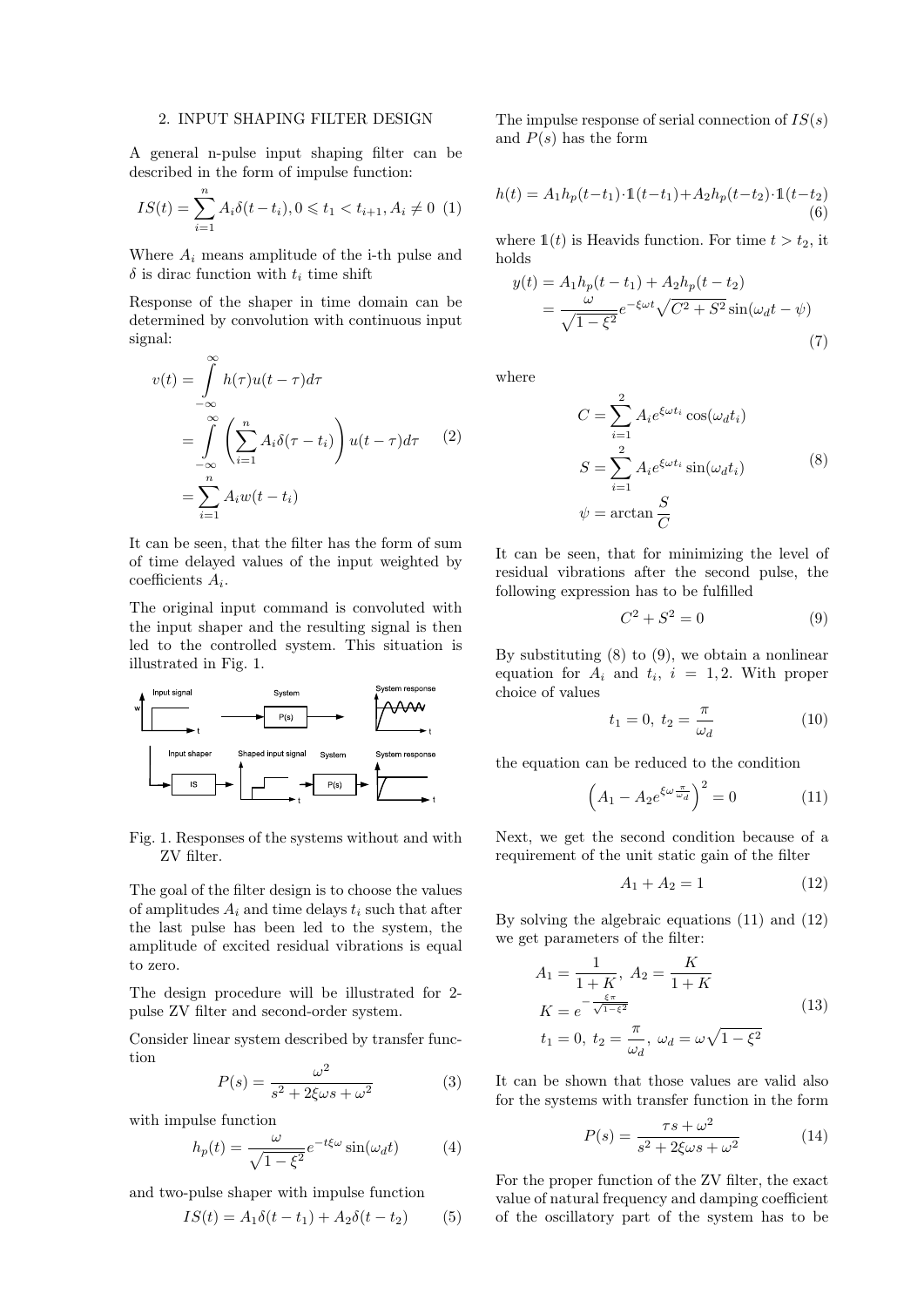known. The error in the system model results in non-zero residual oscillations. If the model of the system cannot be determined exactly, more robust version of the shaper can be designed by adding additional condition.

$$
\frac{\partial}{\partial \omega} \left[ C^2 + S^2 \right] = 0 \tag{15}
$$

The resulting three-step shaper is so called Zero Vibration Derivative (ZVD) filter and achieves less sensitivity with respect to parameter variations at the cost of slower setpoint response of the system.

#### 3. CRANE WITH LOAD



Fig. 2. Schematics of the crane and vibration of its load.



Fig. 3. Schematics of the crane with electrical drive in Simulink.

Consider an electrical driven cargo crane with hanging load (Fig. 2). Such a system is depicted in block diagram in Fig. 3. It consists of electrical part of the drive with position and velocity feedback and an oscillatory second order system described by transfer function

$$
P(s) = \frac{V_l(s)}{V_c(s)} = \frac{\tau s + \omega^2}{s^2 + 2\xi\omega s + \omega^2}
$$
 (16)

where  $\omega$ ,  $\xi$  are natural frequency and damping of the system,  $V_c$  is the speed of the crane,  $V_l$  is the angular speed of the hanging load

The system (16) describes the relationship between motion of the crane and its load. The forces acting on the crane caused by the movement of the load are omitted with respect to the ratio of its mass.

The subsystem of the drive consists of three control loops in commonly used cascade structure



Fig. 4. Schematics of the electrical servo drive in Simulink.



Fig. 5. Schematics of 2-step ZV filter in Simulink.

(Fig. 3). Selection of the current of the current loop is the current of the current of the current of the current of the current of the current of the current of the current of the current of the current of the current o modeled as the first order system, the speed and position control is realized using standard PI and P controllers. The servo system contains also the feed forward inputs for planned trajectory following. A human operator sets the desired position of the crane s ∗ . Without using an input shaping filter, the motion of the crane induces the residual vibrations of the load (Fig. 6). The swinging load can hit some obstacles and an operating personnel has to wait before the oscillations damp out and they can continue with a manipulation. Using the ZV input shaper (Fig. 5), the operator command leading to the servo drive is filtered (Fig. 7) and the resulting movement does not excite the oscillatory dynamics of the load (Fig. 8).



Fig. 6. Movement of the crane without ZV-filter.

The great benefit of the proposed technique is, that shaper design can be made for the second order system of the swinging load and its filtering properties stay unchanged even after passing through the dynamics of the servo drive. However, this presumption is valid only in the case, that all the control loops of the drive work in the linear mode. If any of the controllers hits the saturation limits, the original filtered command signal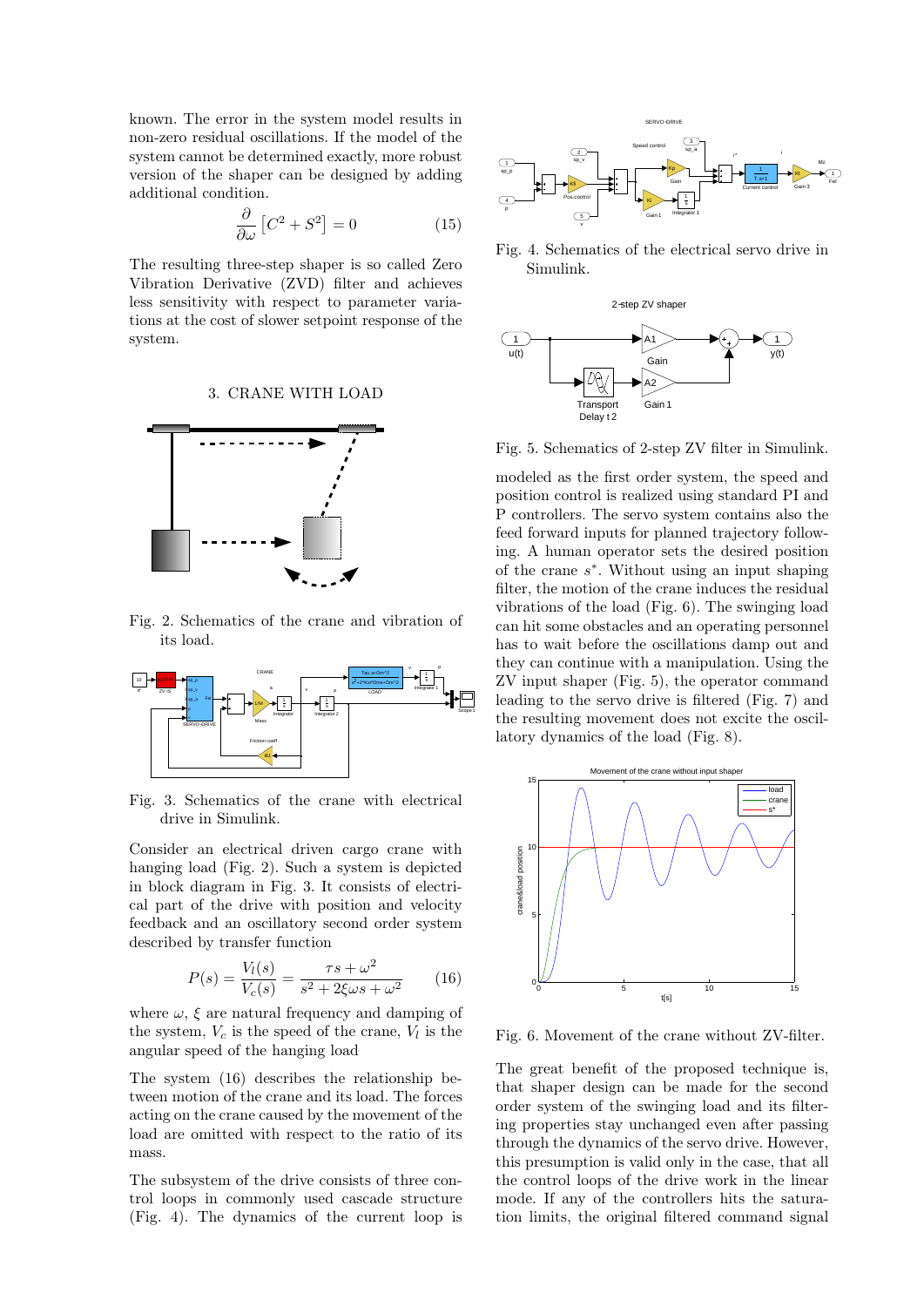

Fig. 7. Comparison of the original and shaped command signal.



Fig. 8. Movement of the crane with ZV-filter.

is corrupted and the result is non-zero amplitude of the excited residual vibrations. This situation is depicted in Fig. 9, where saturation has been placed to the current control loop. It can be seen, that the vibrations has not been canceled out completely due to the nonlinearity in the drive control loop.



Fig. 9. Movement of the crane with ZV-filter and saturated servo controller.

A possible solution of this problem is to add an superior system for trajectory planning. After the human operator sets a new desired position, this block computes the time optimal trajectory for

the rest-to-rest movement with respect to limitations for velocity, acceleration and deceleration (optionally also with constraint for derivatives of acceleration and deceleration). The signals of desired position, velocity and acceleration led to the feed forward inputs of the servo controllers ensures the correct tracking of the planned trajectory and also prevent the saturation effect. This configuration is displayed in Fig. 10. The block AVS computes the desired trajectory, which is led to the servo drive controllers. The input shaper design remains the same, the filter has to be placed before all of the servo control inputs. Response of the system can be seen in Fig. 12. There are no residual vibrations even in the presence of nonlinearities in the servo control loop. All the controllers work in the linear mode, because of trajectory planning block. The resulting trajectory of the movement is no more time-optimal, nevertheless, it is suboptimal with respect to the demand for attenuation of swinging load vibrations. The important notice is that the filtered trajectory signal does not violate the default constraints for velocity, acceleration and deceleration due to the unity gain of the filter. Figure 11 shows the difference between t-optimal and real curves of position, velocity and acceleration. The presented example can be reduced easily to the case, where only the velocity of the crane and load should be controlled.



Fig. 10. Schematics of the crane with electrical drive and t-optimal trajectory generator (block AVS) in Simulink.



Fig. 11. T-optimal and ZV filtered trajectory for the crane.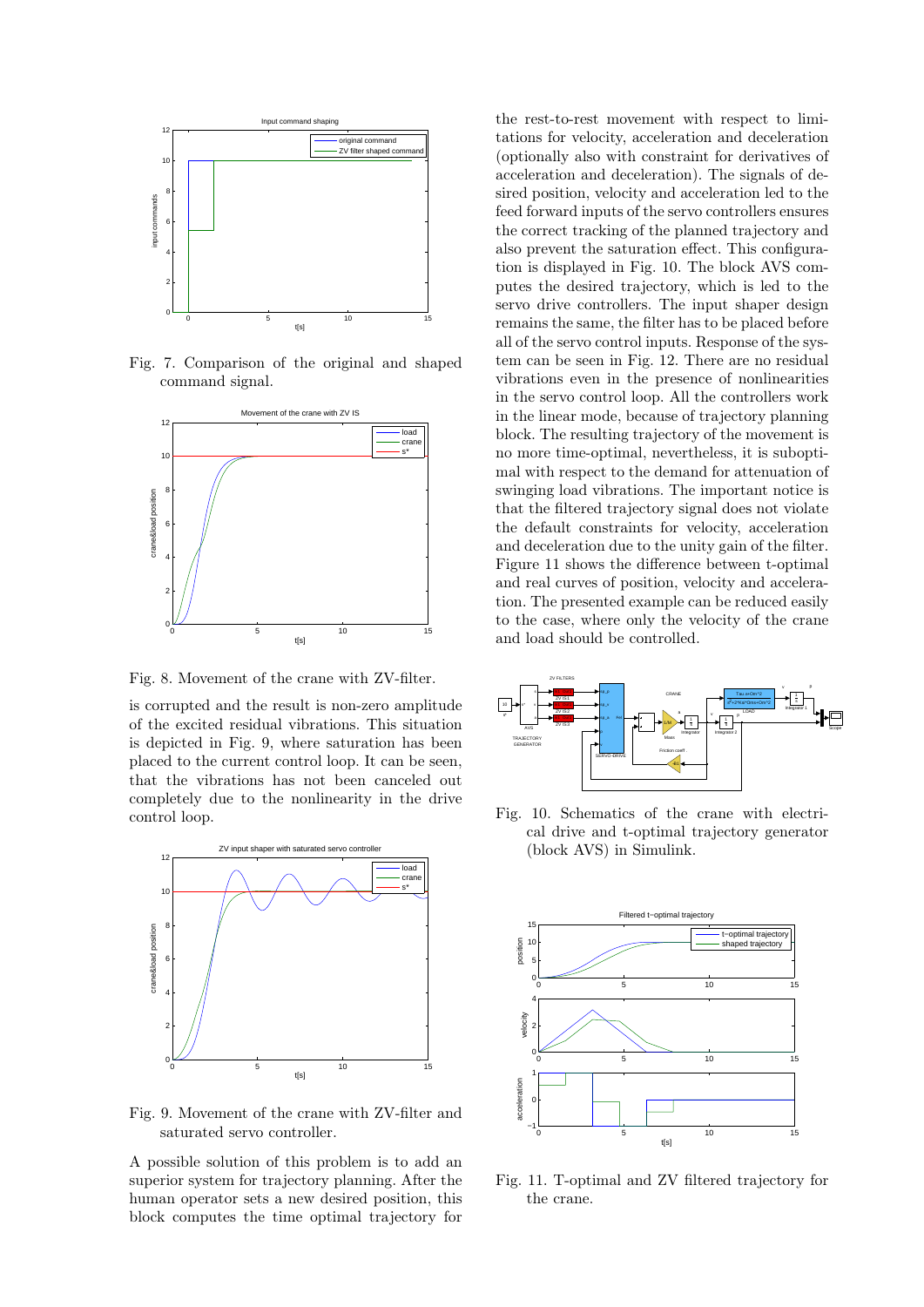

Fig. 12. Comparison of the time-optimal and timeoptimal ZV filtered trajectory of crane.



Fig. 13. Schematics of the flexible shaft. 4. FLEXIBLE SHAFT

Consider a system consisting of electrical drive from the previous example and attached flexible shaft (Fig. 13). Dynamics of the system can be described by the set of two equations

$$
J_1\ddot{\theta}_1 + B_1\dot{\theta}_1 = T - K(\theta_1 - \theta_2)
$$
  
\n
$$
J_2\ddot{\theta}_2 + B_2\dot{\theta}_1 = K(\theta_1 - \theta_2)
$$
\n(17)

where

 $J_1, J_2$  are moments of inertia of the motor and the shaft

 $B_1, B_2$  are coefficients of damping

 $K$  is torsion spring constant

T is torque

 $\theta_1, \theta_2$  are angular displacements of motor and the shaft

The goal of the control system is to control the position of the shaft without exciting the residual vibrations on the flexible end. Here, the design of the filter is not so straightforward as in the previous case. The back propagation of the torque from the end of the shaft to the drive can not be omitted analogously to the crane. The entire system including the drive and flexible feedback has to be analyzed in order to find the frequencies, which have to be attenuated.

Transfer function between setpoint command  $s^*$ and angle of the flexible end of the shaft can



Fig. 14. Schematics of the flexible shaft with the electrical drive and ZV filter in Simulink.

be derived from the block scheme (Fig. 14). The dynamics of the current loop can be omitted, because the electrical time constant of the drive is negligible with respect to mechanical time constant of the whole system.

$$
\frac{\theta_2(s)}{s^*(s)} = \frac{num(s)}{den(s)}\tag{18}
$$

where

$$
num(s) = KK_{\theta}K_tK_p \cdot s + KK_{\theta}K_tK_l
$$

and

$$
den(s) = J_1 J_2 s^5 + (B_2 J_1 + J_2 [K_t K_p + B_1]) s^4
$$
  
+ 
$$
[K J_1 + B_2 (K_t K_p + B_1)
$$
  
+ 
$$
J_2 (K_t K_I + K_\theta K_t K_p + K)] s^3
$$
  
+ 
$$
[K (K_t K_p + B_1) + J_2 K \theta K_t K_I
$$
  
+ 
$$
B_2 (K_t K_I + K_\theta K_t K_p + K)] s^2
$$
  
+ 
$$
[K (K_t K_I + K_\theta K_t K_p + K)
$$
  
+ 
$$
B_2 K_\theta K_t K_I - K^2] s + K K_\theta K_t K_I
$$

where

#### $K_t, K_P, K_I, K_\theta$  are parameters of controllers

s ∗ is position setpoint

From the obtained transfer function, the location of the poles can be analyzed. For the typical configuration of the parameters, where servo control loops are set to achieve stable setpoint response without overshoot and presumption of  $J_2 > J_1$ , the resulting system has two pairs of oscillatory poles and one stable real pole. In most cases, only the slower pole pair lying closer to the imaginary axis needs to be canceled out by the filter. The natural frequency and damping can be easily computed from the location of the poles. Next, the ZV filter can be designed. If the second pair of oscillatory poles still causes unacceptable level of vibrations, a second ZV filter for faster poles can be added and serial-connected to the first one.

The problem with nonlinearities in the control loop due to saturation of servo controllers remains the same and also the solution is identical to the crane-load problem. For the proper function of the filter, trajectory planning block should be added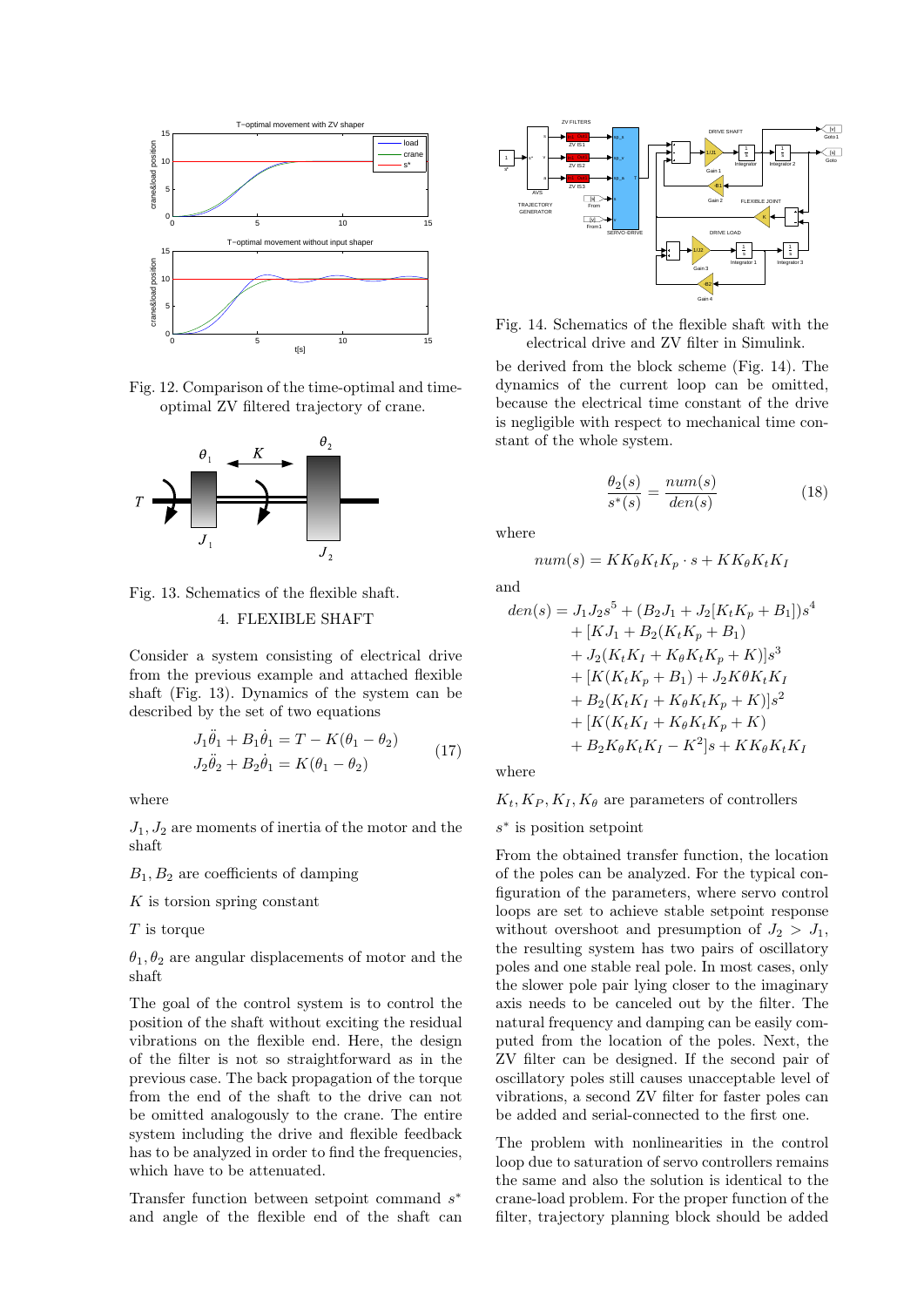to satisfy the demand for the linear function of the servo loop controllers.



Fig. 15. Comparison of the flexible shaft movement without and with ZV filter.

Figure 15 shows the results of flexible shaft control. Figure on the top illustrates the control without the input shaper, the lower one with the ZV filter. Using the filter, the vibrations has been completely canceled out.

## 5. SHAPING FILTER IN THE CLOSED LOOP



Fig. 16. Schematics of servo loop controllers with ZV filter.

The input shaping filter can be placed also in the closed loop of the servo drive. The most suitable position for the filter is the speed controller loop (Fig. 16). The advantage of this approach is, that the saturation effect of the position and speed loop does not affect the filtering properties of the shaper. For every real electrical drive, the current loop contains saturation limits due to the limited supply voltage of the power inverter. Therefore, the value of the maximal current that the inverter is able to deliver to the motor is limited. This maximal value changes with actual rotational speed of the drive because of the back electromotive-force acting against the power supply. For the proper function of the filter, an artificial saturation block should be placed before the filter (Fig. 16). The saturation limits should be chosen in such a way that the output of the filter never hits the limits of the real saturation of the current loop. This ensures that the frequency band of the signal remains unaffected and the resulting motion of the drive does not excite the vibrations of the flexible load. Next, there exist some studies indicating the ability to suppress the measurement noise (Huey et al. (2007)) .



Fig. 17. System response a) without ZV filter b) with ZV filter in closed loop.

The main drawback is that the insertion of the filter introduces an additional dynamics, which can affect the behavior of the closed loop. For the large natural frequencies, which have to be attenuated, the delay of the filter can be small with respect to the dynamics of the drive. Smaller values of the natural frequency mean slower filter, which has to be taken into account while tuning the loop controllers. The effect of the filter inside the closed loop is illustrated in the (Fig. 17). The figure on the top represents the movement of the crane with load without the input shaper. The drive controllers are tuned in order to achieve fast setpoint response without position overshoot. After introducing the filter to the closed loop, the overall dynamics of the drive has changed and the result is the oscillatory movement of the crane as displayed in the lower figure. Even if the drive does not excite the residual vibrations of the hanging load, the controllers need to be re-tuned in order to achieve desired setpoint response. The integration of the filter inside the closed loop can cause even the unstable dynamics. It can be assumed that by adding an additional delay to the system, the overall dynamics of the closed loop become worse.

# 6. CONCLUSION

This paper presents the applications of the input shaping filters to the control of electrical servo drive with attached flexible load. The goal is to minimize any transient and residual vibrations induced by the movement of the drive. Firstly, the Zero Vibration filter is derived. The next part presents its utilization for the control of a crane with hanging load and a drive with attached flexible shaft. The results show significant improvement of the closed loop behavior and attenuation